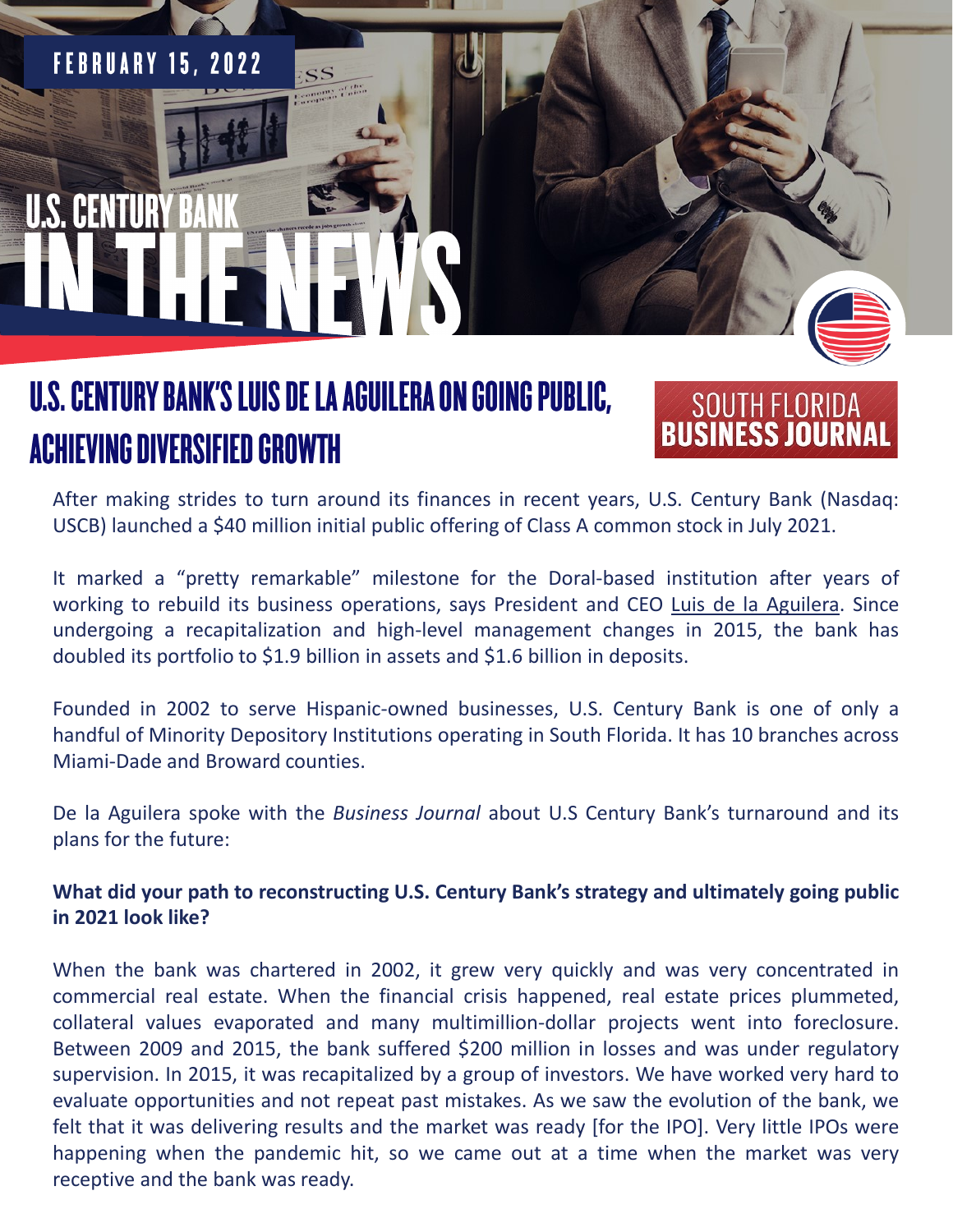#### **How are the net proceeds gained from the IPO supporting your continued growth in South Florida?**

The IPO was, in part, focused on simplifying our capital structure. We're going to continue supporting the lines we've developed since the recapitalization. U.S. Century Bank was very focused on commercial real estate, so part of our strategic plan is to identify non-CRE lines that we could develop. We have a business line focused on banking for homeowner and condominium associations, which is a huge market in South Florida. Two years ago, we got into small business lending and we're doing great business on that line. Last year, we were the only South Florida bank to be given designated lending authority by the SBA, which means when we don't have to go to the Association for further approval when we approve an SBA loan of up to \$5 million. That makes us faster in our underwriting and approval times. In the fourth quarter of 2021, we launched an initiative for yacht lending, and we're also focusing on health care, nonprofits, and law firms. There are a number of business verticals we've developed over time that diversify us from commercial real estate, which will still probably be the dominant business line, but it's no longer the only one.

#### **Has the wealth migration into South Florida shifted your strategic priorities?**

We're not changing our path; we're really doing more of what we've been doing successfully. We've seen a significant migration of people, businesses and capital from the Northeast and West Coast, which impacts real estate prices and sectors such as entertainment and tech. We're a bank focused on commercial businesses and entrepreneurs, so if there are more clients to source and develop, I believe they'll be served very well by the lines we've been developing over the last five years.

#### **How is U.S. Century Bank balancing both the increased need for financial technology and the traditional branch-based model?**

In community banking, the relationship with the customer is everything. It's what differentiates us from larger national and regional banks. But without a question, the customers have digital needs and demands. Since our recapitalization in 2015, we've focused on enhancing our technology. In the past two years, we've completed a core conversion and updated our entire ATM network. On the consumer side, we reupped and launched our new mobile banking platform, introduced Zelle as a direct person-to-person money transfer system, and started a complete digital account opening. Over the next two years, we have more than 11 digital offerings planned to continue the evolution of our dynamic technology roadmap.

The modern consumer wants a combination of bricks and clicks. They want to know that their banking center is around the corner if they need to go there, but they don't necessarily want to need to go there. When I arrived here, we had 18 physical locations; we have 10 now, yet we've doubled our assets and deposits, significantly grown our loan book, and added thousands of clients. I don't want to say the digital experience is replacing physical locations, but it's a very important complement.